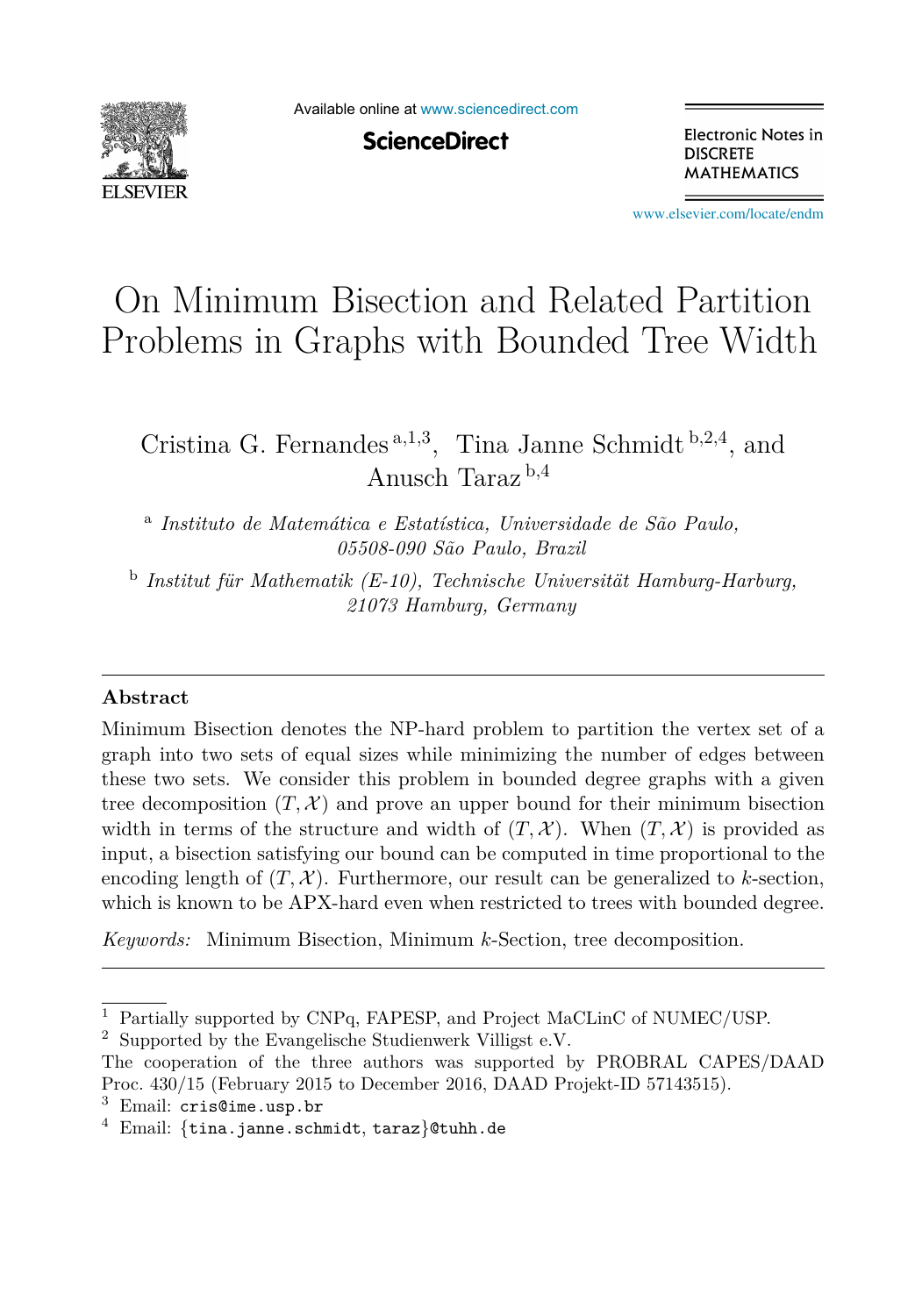## <span id="page-1-0"></span>**1 Introduction and Results**

Let us first fix some basic terminology. A *cut*  $(V_1, V_2, \ldots, V_k)$  in a graph G is a partition of its vertex set. An edge  $\{x, y\}$  of *G* is *cut* by  $(V_1, V_2, \ldots, V_k)$ if x and y belong to different sets  $V_i$  and  $V_j$ . The number of edges cut by  $(V_1, V_2, \ldots, V_k)$  is called the *width* of the cut and is denoted by  $e(V_1, V_2, \ldots, V_k)$ . A *k*-section is a cut  $(V_1, V_2, \ldots, V_k)$  such that the sizes of  $V_i$  and  $V_j$  differ by at most one for all  $i, j \in [k]$ , where  $[k] := \{1, 2, \ldots, k\}$ . The *Minimum k*-*Section Problem* asks to find a *minimum k*-section  $(V_1, V_2, \ldots, V_k)$  in a graph *G*, i.e., a *k*-section of minimum width among all *k*-sections in  $G$ , and MinSec $(k, G)$  is defined to be the width of  $(V_1, V_2, \ldots, V_k)$ . The special case  $k = 2$  is also called the *Minimum Bisection Problem*. In what follows, unless stated otherwise, *n* and  $\Delta(G)$  denote the number of vertices and the maximum degree of the considered graph *G*, respectively.

#### *1.1 Minimum Bisection*

Finding a minimum bisection is a famous NP-hard optimization problem [\[6\]](#page-7-0). Jansen et al. showed that dynamic programming gives an exact algorithm with running time  $\mathcal{O}(2^tn^3)$  when a tree decomposition of width *t* is provided as input [\[7\]](#page-7-0). Thus, the problem becomes polynomially tractable for graphs of bounded tree width. For general graphs, the best known approximation algorithm achieves an approximation ratio of  $\mathcal{O}(\log n)$  [\[9\]](#page-7-0). Further, the Minimum Bisection Problem restricted to 3-regular graphs is as hard to approximate as its general version [\[2\]](#page-7-0). Here, we focus on upper bounds for the minimum bisection width in bounded degree graphs with a given tree decomposition of small width. Lower bounds are more difficult to derive and only few are known. One example is the spectral bound  $\text{MinSec}(2, G) \geq \frac{1}{4}\lambda_2 n$ , where  $\lambda_2$ denotes the second eigenvalue of the Laplacian of *G* [\[8\]](#page-7-0).

In [\[4\]](#page-7-0), we have shown that for every tree *T*

$$
\text{MinSec}(2, T) \le \frac{8\Delta(T)}{\text{diam}^*(T)},\tag{1}
$$

where  $\text{diam}^*(T) := (\text{diam}(T) + 1)/n$  denotes the *relative diameter* of the tree *T*, i.e., the fraction of vertices of *T* on a longest path in *T*. This implies that every tree with linear diameter and bounded maximum degree allows a bisection of constant width. In general, every tree with bounded degree allows a bisection of width  $\mathcal{O}(\log_2 n)$  and the perfect ternary tree shows that this is tight up to a constant factor.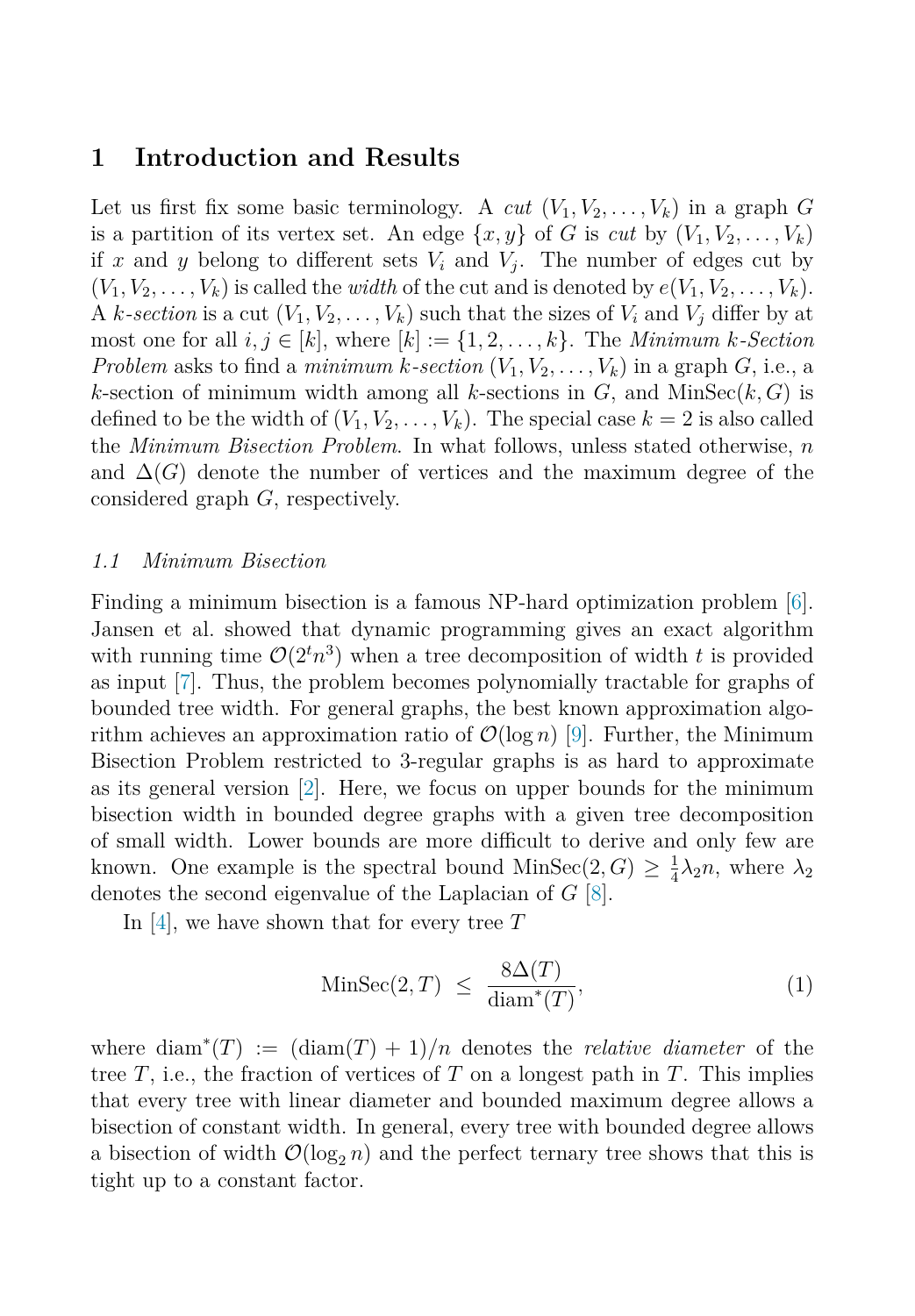<span id="page-2-0"></span>Here, we improve the bound in  $(1)$  to be polylogarithmic in  $1/\operatorname{diam}^*(T)$ , more precisely  $\text{MinSec}(2, T) \leq \Delta(T)((\log_2(1/d))^2 + 9 \log_2(1/d) + 8)$ , where  $d := \text{diam}^*(T)$ . Also, we give a linear-time algorithm that computes a bisection satisfying this bound. Furthermore, we establish a similar bound for general graphs by using a tree decomposition  $(T, \mathcal{X})$ . Instead of using the relative diameter, we define a parameter  $r(T, \mathcal{X})$  that roughly measures how close the tree decomposition  $(T, \mathcal{X})$  is to a *path decomposition*, which is a tree decomposition  $(\tilde{T}, \tilde{\mathcal{X}})$  where  $\tilde{T}$  is a path. For example, every path P has diam<sup>\*</sup> $(P) = 1$  and allows a bisection of width 1. When the relative diameter of a tree decreases, it looks less like a path. Similarly, consider a graph *G* and a path decomposition  $(P, \mathcal{X})$  of *G* of width  $t - 1$ . It is easy to see that *G* allows a bisection of width at most  $t\Delta(G)$  by walking along the path *P* until we have seen  $n/2$  vertices of *G* in the bags and then bisecting *G* there. Therefore, we will define  $r(T, \mathcal{X})$  in such a way that  $r(T, \mathcal{X})$ is 1 for path decompositions  $(T, \mathcal{X})$  and  $r(T, \mathcal{X})$  decreases when  $(T, \mathcal{X})$  is less path-like. Let  $G = (V, E)$  be a graph and  $(T, \mathcal{X})$  a tree decomposition of G with  $\mathcal{X} = (X^i)_{i \in V(T)}$ . Define  $w(T', \mathcal{X}) := |\bigcup_{i \in V(T')} X^i|$  for  $T' \subseteq T$  and let *P* be a path in *T* for which  $w(P, \mathcal{X})$  is maximum among all paths in *T*. Then, we define  $r(T, \mathcal{X}) := w(P, \mathcal{X})/w(T, \mathcal{X})$  to be the *relative weight of a heaviest path* in  $(T, \mathcal{X})$ . Observe that  $w(T, \mathcal{X})$  is the number of vertices of *G* and hence we always have  $\frac{1}{n} \leq r(T, \mathcal{X}) \leq 1$ . Furthermore, every tree T' allows a tree decomposition  $(T, \mathcal{X})$  with  $r(T, \mathcal{X}) \geq \text{diam}^*(T')$ . To state the improved ver-sion of [\(1\)](#page-1-0) for general graphs, define the *size* of a tree decomposition  $(T, \mathcal{X})$ with  $\mathcal{X} = (X^i)_{i \in V(T)}$  as  $||(T, \mathcal{X})|| := |V(T)| + \sum_{i \in V(T)} |X^i|$ , which measures its encoding length.

**Theorem 1.1** *Every graph G on n vertices that allows a tree decomposition*  $(T, \mathcal{X})$  *of width*  $t - 1$  *satisfies* 

$$
\text{MinSec}(2, G) \ \leq \ \frac{1}{2} t \Delta(G) \left( \left( \log_2 \frac{1}{r(T, \mathcal{X})} \right)^2 \ + \ 9 \log_2 \frac{1}{r(T, \mathcal{X})} \ + \ 8 \right).
$$

If  $V(G) = [n]$  and the tree decomposition  $(T, \mathcal{X})$  is provided, a bisection satis*fying this bound can be computed in*  $\mathcal{O}(\left\Vert(T, \mathcal{X})\right\Vert)$  *time.* 

Note that the algorithm corresponding to Theorem 1.1 does not necessarily compute a minimum bisection, but it is much faster than the algorithm by Jansen et al. in [\[7\]](#page-7-0), which computes a minimum bisection. Moreover, Theorem 1.1 implies that every graph *G* that allows a *path-like* tree decomposition  $(T, \mathcal{X})$  of width *t*, i.e., with  $r(T, \mathcal{X}) = \Omega(1)$ , has a bisection of width  $\mathcal{O}(t\Delta(G))$ . We conclude this section with the following lemma that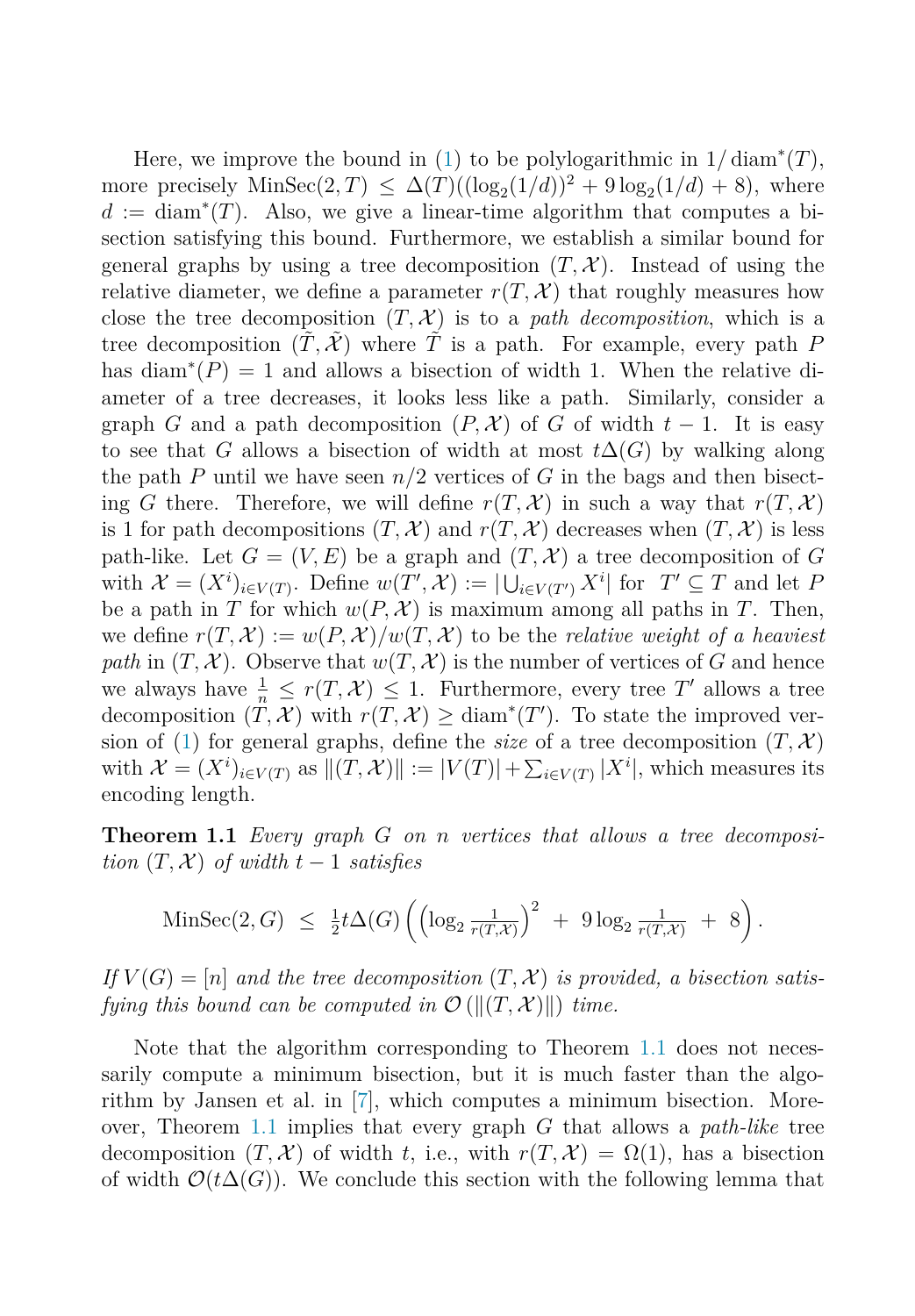<span id="page-3-0"></span>relaxes the size constraint on the sets of the cut and also gives an upper bound of  $\mathcal{O}(t\Delta(G))$  on the cut width without requiring the tree decomposition to be path-like. It is a useful tool to prove Theorem [1.1](#page-2-0) and might be of independent interest. For a real x we use  $x \mid x$  to denote the smallest integer i with  $x \leq i$ .

**Lemma 1.2** *Let G be a graph on n vertices that allows a tree decomposition*  $(T, \mathcal{X})$  *of width*  $t - 1$ *. For every*  $m \in [n]$  *and every*  $0 \leq c < 1$ *, there is a cut*  $(V_1, V_2)$  *in G such that*  $cm \leq |V_1| \leq m$  *and*  $e(V_1, V_2) \leq \left[ \log_2 \frac{1}{1 - \epsilon} \right]$ 1−*c*  $\bigl| t\Delta(G).$ If  $V(G) = [n]$  *and the tree decomposition*  $(T, \mathcal{X})$  *is provided, then a cut satisfying these requirements can be computed in*  $\mathcal{O}(\left\Vert(T, \mathcal{X})\right\Vert)$  *time.* 

#### *1.2 Generalization to Minimum k-Section*

The algorithm of Jansen et al. in [\[7\]](#page-7-0) for computing a minimum bisection can be modified to compute a minimum *k*-section in time polynomial in *n* but not in *k*. Also, when *k* is part of the input, the width of a minimum *k*-section cannot be approximated within any finite factor for general graphs [\[1\]](#page-7-0) unless P=NP. Furthermore, the problem remains APX-hard when restricted to trees with bounded maximum degree, and it is NP-hard to approximate the width of a minimum *k*-section within a factor of  $n^c$  for any  $c < 1$ , even when restricted to trees with bounded diameter [\[3\]](#page-7-0). In this section, we generalize Theorem [1.1](#page-2-0) from bisection to *k*-section using similar ideas as in our generalization of [\(1\)](#page-1-0) for *k*-section in trees, see [\[5\]](#page-7-0).

**Theorem 1.3** *Every graph G on n vertices that allows a tree decomposition*  $(T, \mathcal{X})$  *of width*  $t - 1$  *satisfies* 

$$
\text{MinSec}(k, G) \ \le \ (k-1) \ \frac{t\Delta(G)}{2} \left( \left( \log_2 \frac{1}{r(T, \mathcal{X})} \right)^2 + 11 \log_2 \frac{1}{r(T, \mathcal{X})} + 24 \right).
$$

 $If V(G) = [n]$  *and the tree decomposition*  $(T, \mathcal{X})$  *is provided, a k*-section with *these properties can be computed in*  $\mathcal{O}(k||(T, \mathcal{X})|)$  *time.* 

Note that, if  $k \geq n$ , then any graph on *n* vertices has only one *k*-section. Therefore, we can assume without loss of generality that  $k < n$  and hence the running time in Theorem 1.3 is always polynomial in the input length. Furthermore, for connected graphs *G* on *n* vertices with bounded maximum degree that allow a path-like tree decomposition  $(T, \mathcal{X})$  of bounded width t, the factor  $t\Delta(G)((\log_2(1/r(T,\mathcal{X})))^2 + 11 \log_2(1/r(T,\mathcal{X})) + 24)$  becomes constant. As, for  $k < n$ , every *k*-section of a connected graph has width at least *<sup>k</sup>* <sup>−</sup> 1, the algorithm in Theorem [1.1](#page-2-0) achieves a constant factor approximation for  $MinSec(k, G)$  for this class of graphs.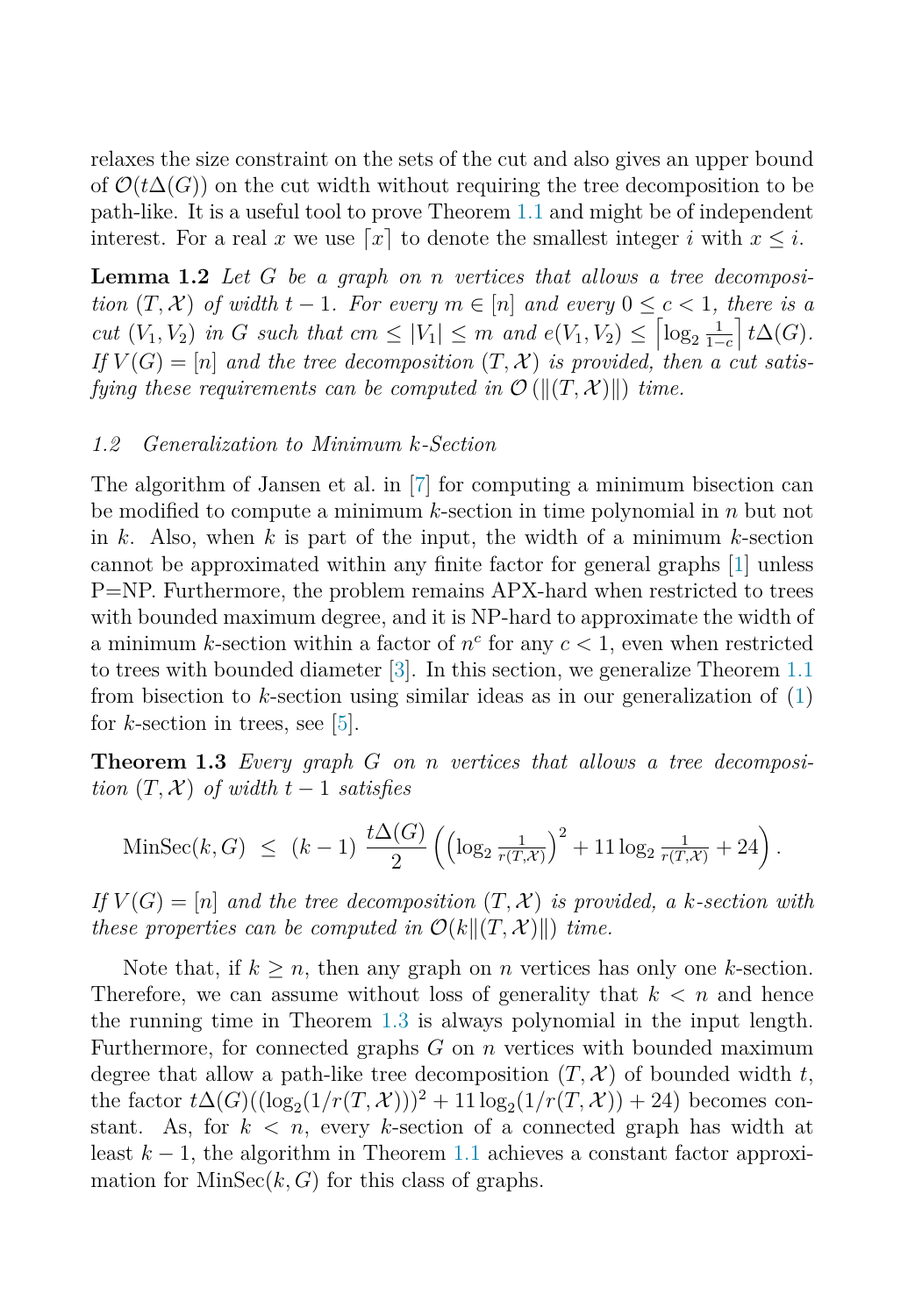<span id="page-4-0"></span>Although the statements look similar, it is not straightforward to general-ize Theorem [1.1](#page-2-0) to Theorem [1.3,](#page-3-0) even for  $k = 4$ . For an arbitrary graph  $G$ , the natural approach of constructing a 4-section by first constructing a bisection  $(V_1, V_2)$  and then constructing one bisection in  $G[V_1]$  and one in  $G[V_2]$ can give a 4-section far from optimal, even when a minimum bisection is used in each step [\[10\]](#page-7-0). This applies similarly to the setting that we are considering here. For instance, consider the graph *G* obtained from a perfect ternary tree on *n/*2 vertices and a cycle on *n/*2 vertices by adding an edge between a vertex in the cycle and the root of the tree. Then, a minimum bisection  $(V_1, V_2)$  in  $G$ puts all vertices of the ternary tree in the set *V*<sup>1</sup> and all vertices of the cycle in the set  $V_2$ , or vice versa. Also the algorithm in Theorem [1.1](#page-2-0) can produce the bisection  $(V_1, V_2)$ , when applied with the normal tree decomposition  $(T, \mathcal{X})$ of *G* of width 2. Now, in the next step of constructing a 4-section of *G*, a bisection in a perfect ternary tree is needed, which has width  $\Omega(\log n)$  and therefore the recursively constructed 4-section has width  $\Omega(\log n)$ . However, Theorem [1.3](#page-3-0) promises a 4-section of constant width for *G* as  $r(T, \mathcal{X}) \geq \frac{1}{2}$ .

# **2 Proof Sketch for Theorem [1.1](#page-2-0)**

The proof of Theorem [1.1](#page-2-0) recursively builds the set  $V_1$  and therefore we consider a more general version, where a graph's vertex set is partitioned into two sets  $V_1$  and  $V_2$  such that  $V_1$  contains a certain number of vertices. The following lemma is the heart of the proof for Theorem [1.1.](#page-2-0)

**Lemma 2.1** *Let G be a graph on n vertices, and let*  $(T, \mathcal{X})$  *be a tree decomposition of G of width*  $t - 1$ *. For every*  $m \in [n]$ *, the vertex set of G can be partitioned into three pieces V*1*, V*2*, and Z such that one of the following holds:*

- (i)  $|V_1| = m$ ,  $Z = \emptyset$ , and  $e(V_1, V_2) \leq 2t\Delta(G)$ , or
- (ii)  $|V_1| \leq m \leq |V_1| + |Z|, 0 < |Z| \leq \frac{1}{2}n, e(V_1, V_2, Z) \leq \log_2\left(\frac{16}{r(T, \dots)}\right)$  $r(T, \mathcal{X})$  $\big) t\Delta(G)$ *and there is a tree decomposition*  $(T', \mathcal{X}')$  *for*  $G[Z]$  *of width at most*  $t - 1$  $with r(T', \mathcal{X}') \geq 2r(T, \mathcal{X})$ *.*

The last lemma states that we can either find a partition into two sets *V*<sup>1</sup> and  $V_2$  of sizes exactly  $m$  and  $n-m$ , or there is a partition with an additional set *Z*, such that  $|V_1| \leq m \leq |V_1| + |Z|$  and  $r(T', \mathcal{X}') \geq 2r(T, \mathcal{X})$ . Hence, applying Lemma 2.1 with parameter  $m' = m - |V_1|$  recursively to  $G' = G[Z]$ and  $(T', \mathcal{X}')$ , the relative weight of a heaviest path can be doubled in each round, until it exceeds  $\frac{1}{2}$  and Option (ii) in Lemma 2.1 becomes infeasible, which will then prove the existence of the cut in Theorem [1.1.](#page-2-0)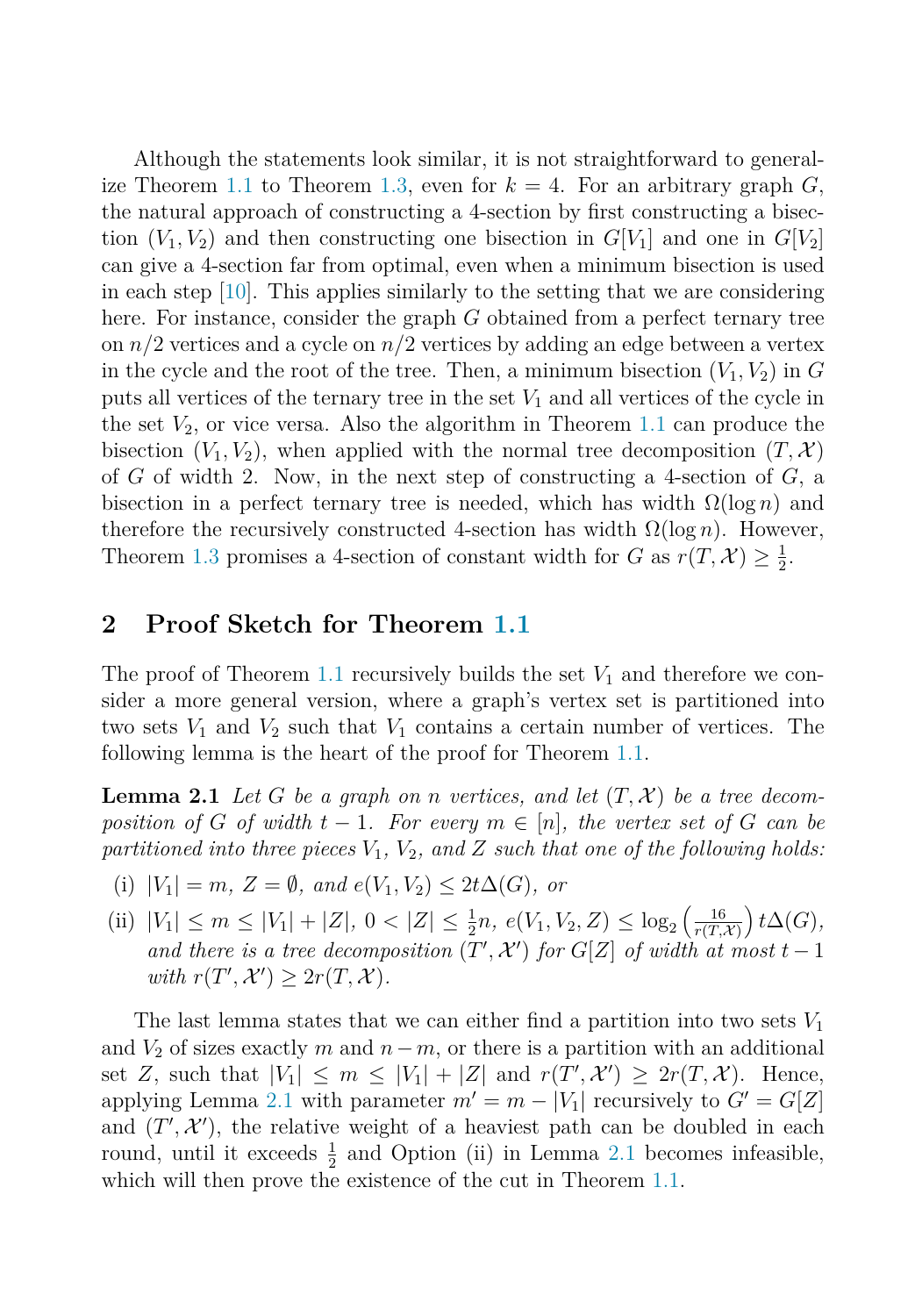<span id="page-5-0"></span>Concerning the algorithmic aspects in Theorem [1.1,](#page-2-0) a heaviest path in  $(T, \mathcal{X})$  can be computed in time proportional to  $\|(T, \mathcal{X})\|$  by dynamic programming. Furthermore, there is an algorithmic version of Lemma [2.1](#page-4-0) where a path  $P \subseteq T$  is considered and, if Option (ii) occurs, then a tree decomposition  $(T', \mathcal{X}')$  for  $G' = G[Z]$  and a path  $P'$  with  $w(P', \mathcal{X}')/|V(G')| \ge$  $2w(P, \mathcal{X})/n$  are computed. Therefore, we do not need to compute a heaviest path for each application of Lemma [2.1.](#page-4-0) By adjusting computed parameters and leaving  $(T', \mathcal{X}')$  implicit, we can ensure the desired running time.

We conclude this section with a few words about the proof of Lemma [2.1.](#page-4-0) Let  $\mathcal{X} = (X^i)_{i \in V(T)}$ , consider a heaviest path *P* in *T*, and denote by *i*<sub>0</sub> and *j*<sub>0</sub> its first and last node. Let *R* be the union of the bags  $X^i$  for all *i* in *P*. For *i* in  $V(P)$ , denote by  $T_i$  the component of  $T - E(P)$  that contains *i*. We label the vertices of *G* with  $1, 2, ..., n$  by traversing *P* from  $i_0$  to  $j_0$ . When traversing a node *i* in *P*, the vertices not yet labeled in the bags associated with the nodes in  $T_i$  receive consecutive labels and the vertices not yet labeled in  $X^i$  receive the largest labels among them. Let  $R_i \subseteq R$  and  $S_i \subseteq V(G) \setminus R$ be the sets of vertices labeled when traversing *i*. We identify the vertices of *G* with their labels and define  $f(x) = x + m$  cyclically for all  $x \in V(G)$ . Using properties of tree decompositions, it is easy to show the following proposition, where  $E_G(i)$  denotes the set of edges of G that are incident with some vertex in  $X^i$  for  $i$  in  $T$ .

**Proposition 2.2** *For every i* in *P*, in the graph  $G - E_G(i)$ , every vertex in  $R_i$ *is isolated and there are no edges between the following three sets: the set*  $S_i$ , *the union of*  $R_i \cup S_j$  *over all*  $j \neq i$  *that are between*  $i_0$  *and i on*  $P$ *, and the union of*  $R_i \cup S_j$  *over all remaining*  $j \neq i$  *in*  $P$ *.* 

Using this, it is easy to see that, if there is a vertex  $x \in R$  with  $f(x) \in R$ , then the cut  $(V_1, V_2)$  with  $V_1 = \{x + 1, \ldots, x + m\}$  satisfies Option (i) in Lemma [2.1.](#page-4-0) Otherwise, we can show that there is a node *i* in *P* such that (nearly) all vertices that are mapped into the set  $S_i$  by  $f$  form a set  $Z$  with the property needed for Option (ii) in Lemma [2.1](#page-4-0) when using the tree decomposition obtained from  $(T, \mathcal{X})$  by deleting the vertices not in Z from the bags. This set *Z* will contain a vertex *x* such that  $f(x)$  is in  $S_i$ . Now, the cut  $(W'_1, W'_2)$  with  $W'_1 = \{x+1, \ldots, x+m\}$  might cut too many edges, but we can find a subset  $W_1 \subseteq W'_1$  such that  $W_1 \cap Z = \emptyset$ ,  $|W_1 \cup S_i| \geq m$ , and  $(W_1, V(G) \setminus W_1)$  cuts at most  $2t\Delta(G)$  edges by Proposition 2.2, see also Fig-ure [1a](#page-6-0)). Then, we can apply Lemma [1.2](#page-3-0) to the subgraph of  $G$  induced by  $S_i$ to obtain a set  $\tilde{W}_1$  such that  $(\tilde{W}_1, S_i \setminus \tilde{W}_1)$  cuts only few edges in  $G[S_i]$  and the set  $V_1 = W_1 \cup \tilde{W}_1$  has the desired property for Option (ii) in Lemma [2.1.](#page-4-0)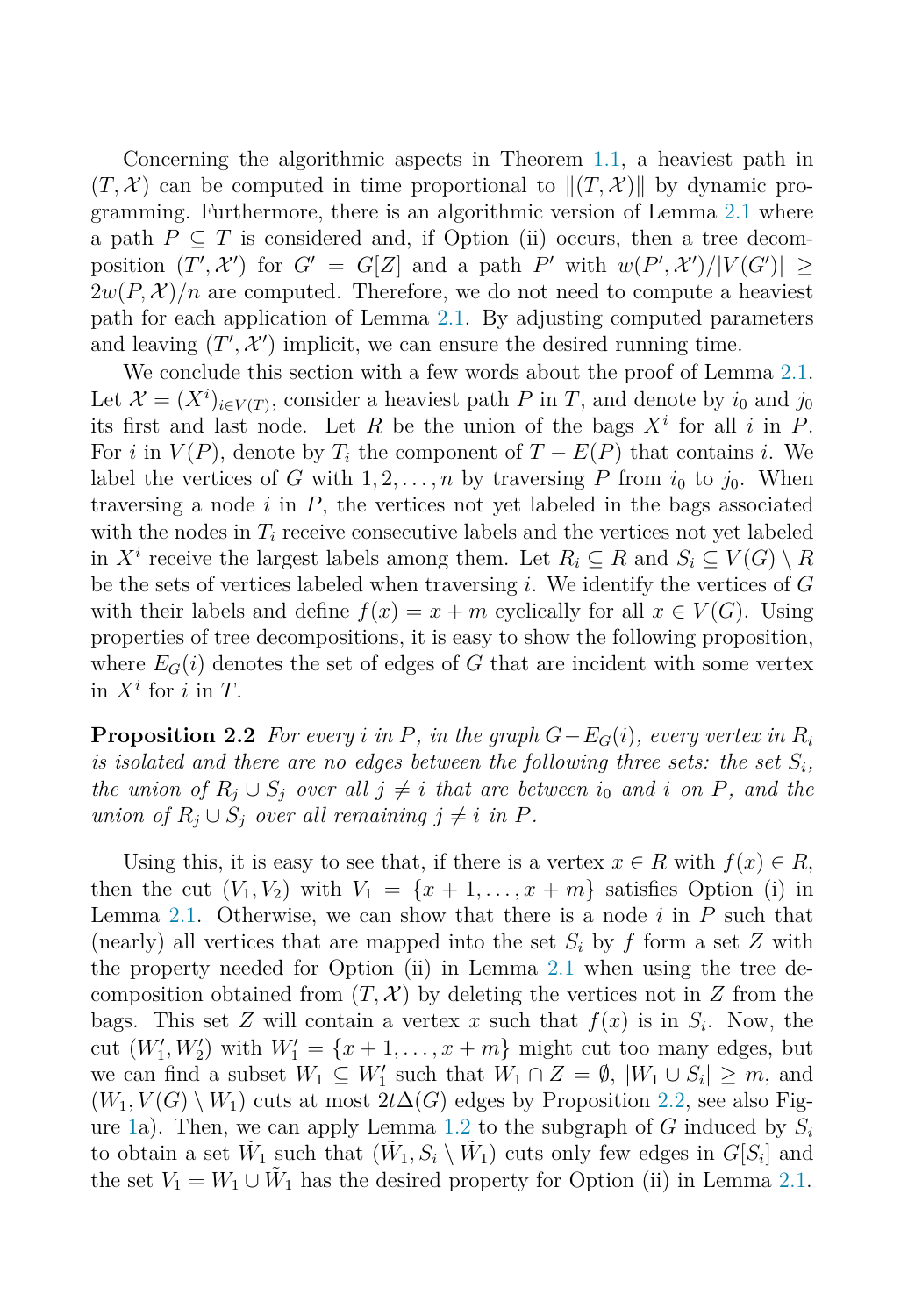<span id="page-6-0"></span>

Fig. 1. Constructions used in the proofs. The path *P* in the tree *T* is drawn at the top. Under each node *h* of *P*, the set  $R_h$  is represented by a circle and the set  $S_h$  is represented by a trapezoid. a) Partition for the proof of Lemma [2.1](#page-4-0) with  $V_1 = W_1 \cup \tilde{W}_1$ . Sets and parts of sets that are mapped into  $S_i$  by f are colored light gray. b) The set  $V = (M \setminus S_i) \cup W_1$  for the proof of Theorem [1.3.](#page-3-0) The sets whose vertices are counted by  $d_R(v, v + m)$  are colored gray.

## **3 Proof Sketch for Theorem [1.3](#page-3-0)**

The main idea for the proof of Theorem [1.3](#page-3-0) is to find a cut  $(V_1, V_2)$  in G with  $|V_1| = m$  for a parameter *m* and the additional property that  $G[V_2]$  allows a tree decomposition  $(T', \mathcal{X}')$  of width at most  $t - 1$  with  $r(T', \mathcal{X}') \ge r(T, \mathcal{X})$ . Finding such a cut *<sup>k</sup>*−1 times then produces the desired *<sup>k</sup>*-section. Let us now sketch how to find such a cut  $(V_1, V_2)$ . Consider a heaviest path P in  $(T, \mathcal{X})$ and let  $r := r(T, \mathcal{X})$ . Define the sets R, R<sub>*i*</sub>, and S<sub>*i*</sub> for *i* in P as in Section [2,](#page-4-0) and consider the same labeling of the vertices of *G*. For  $x, y \in V(G)$ , we define the *R*-distance as the number of vertices  $v \in R \setminus \{y\}$  that are between *x* and *y* in the cyclical labeling. Using that  $|d_R(x,y) - d_R(x+1,y+1)| \leq 1$  for all  $x, y$ in *G* and an averaging argument, we can show that there is a vertex *v* in *G* with  $d_R(v, v+m) = |rm|$ . Without loss of generality we may assume that  $v \in R$ or  $v+m \in R$ , because otherwise we can increase v until this is satisfied. Let M be the set of vertices  $u \neq v + m$  in G that are between v and  $v + m$  in the cyclical labeling. If  $v \in R$  and  $v + m \in R$ , then the cut  $(M, V(G) \setminus M)$  has the desired properties by Proposition [2.2](#page-5-0) and because exactly  $\vert rm \vert$  vertices from *R* are in *M*. Otherwise, the cut  $(M, V(G) \setminus M)$  might cut too many edges. Assume that  $v \in R$  and  $v + m \notin R$ ; the other case is similar. Let *i* be the node in *P* with  $v + m \in S_i$ . By applying Lemma [1.2](#page-3-0) to  $G[S_i]$ , we can partition the set  $S_i$  into  $W_1$  and  $W_2$  by cutting only few edges and such that  $\tilde{V} := (M \setminus S_i) \cup W_1$  satisfies  $m \leq |\tilde{V}| \leq 2m$ , see also Figure 1b). Furthermore, the set  $\tilde{V}$  contains  $\vert rm \vert$  vertices from *R*. On one hand, this will ensure